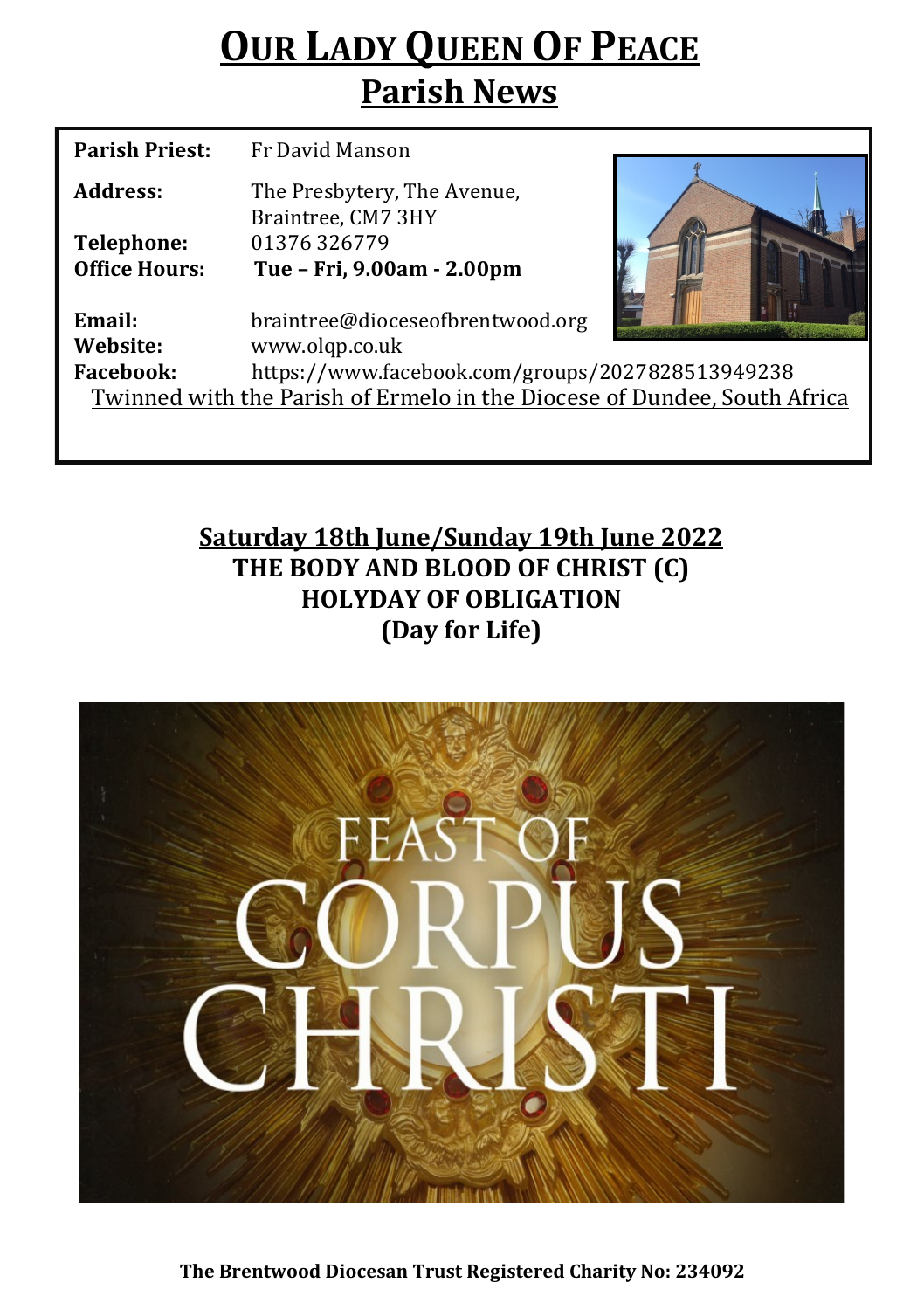## **SICK PARISHIONERS: Those of our parishioners and friends who have asked for prayers.**

Gwen Rushton, Elvira Kitteridge, Kathy McBrierty, Mary Davis, Catherine Hughes, Val Harding, Kathleen Haigh, Mary Rooney, Megan Delaney, Isaac Barry, Peter Beard, Bernard Boylan, Chris Brodie, Barbara Mansell, Janet Cash, Mary Delaney, Frances Weaver, Rachel Stokes, Bob Bothello, Brenda Sewell, Eileen Brooks, Mona O'Rourke, John Martin, Marie Evenett, Terrance Evenett, Kate Friedlein, Olive Norman, Hazel Smith , John Kisielowski, Peggy and John White, Greg Gall and Janine Corbey.

**ANNIVERSARIES:** Jadwiga Matkowska, Bill Howell, Samantha Rogers, James Woulfe, Elizabeth Waters, George Radford, Stephan Klimas, Mary Lynch, Paul Seaborn, John Jakens, Josefa "Pepe" Braybrook, Jim Harrington and Anna Lockwood. **May they all rest in peace.** 

**PRAYERS**: Please keep The Meesters Family in your thoughts and prayers.

**YEAR OF THE FAMILY**: The 10<sup>th</sup> World Meeting of Families is taking place in Rome this coming week, with a programme of talks and liturgies which will be live-streamed via Vatican media channels. Our Diocese is marking the close of the Year of the Family at the annual Mass for Marriage and Family Life in July, which Bishop Alan will offer for the intentions of all families in the Diocese. If would like a particular intention to be placed before the altar at this Mass, please complete the prayer request form which can be found on the new Marriage and Family Life pages of the Diocesan website, where you will also find more information about the World Meeting of Families: [https://](https://www.dioceseofbrentwood.net/departments/marriage-family-life/x-world-meeting-of-families/) [www.dioceseofbrentwood.net/departments/marriage](https://www.dioceseofbrentwood.net/departments/marriage-family-life/x-world-meeting-of-families/)-family-life

**VINCENTIAN VOLUNTEERS**: Vincentian Volunteers are Catholic young people aged 18- 35, from all over the world, who commit a year of their lives to the service of vulnerable people. During their year with us, they live in a community of three or four people and engage in voluntary work in partnership with other, well known charity organisations in order to help the impoverished, the homeless, the disabled, refugees and those suffering with addictions within the local community. We are still recruiting for 2022/23 (September 2022 to July 2023) for more details visit [https://](https://www.vincentianvolunteers.org.uk/) [www.vincentianvolunteers.org.uk/](https://www.vincentianvolunteers.org.uk/)

| <b>ROSARY</b>         | Church | Wednesday | After Mass                     |
|-----------------------|--------|-----------|--------------------------------|
| <b>FAITH GROUP</b>    | Hall   | Tuesday   | 3rd Tue of each month          |
| <b>YOUTH CLUB</b>     | Hall   | Friday    | 24th June, 1st, 8th, 15th July |
| <b>COFFEE MORNING</b> | Hall   | Friday    | After Mass                     |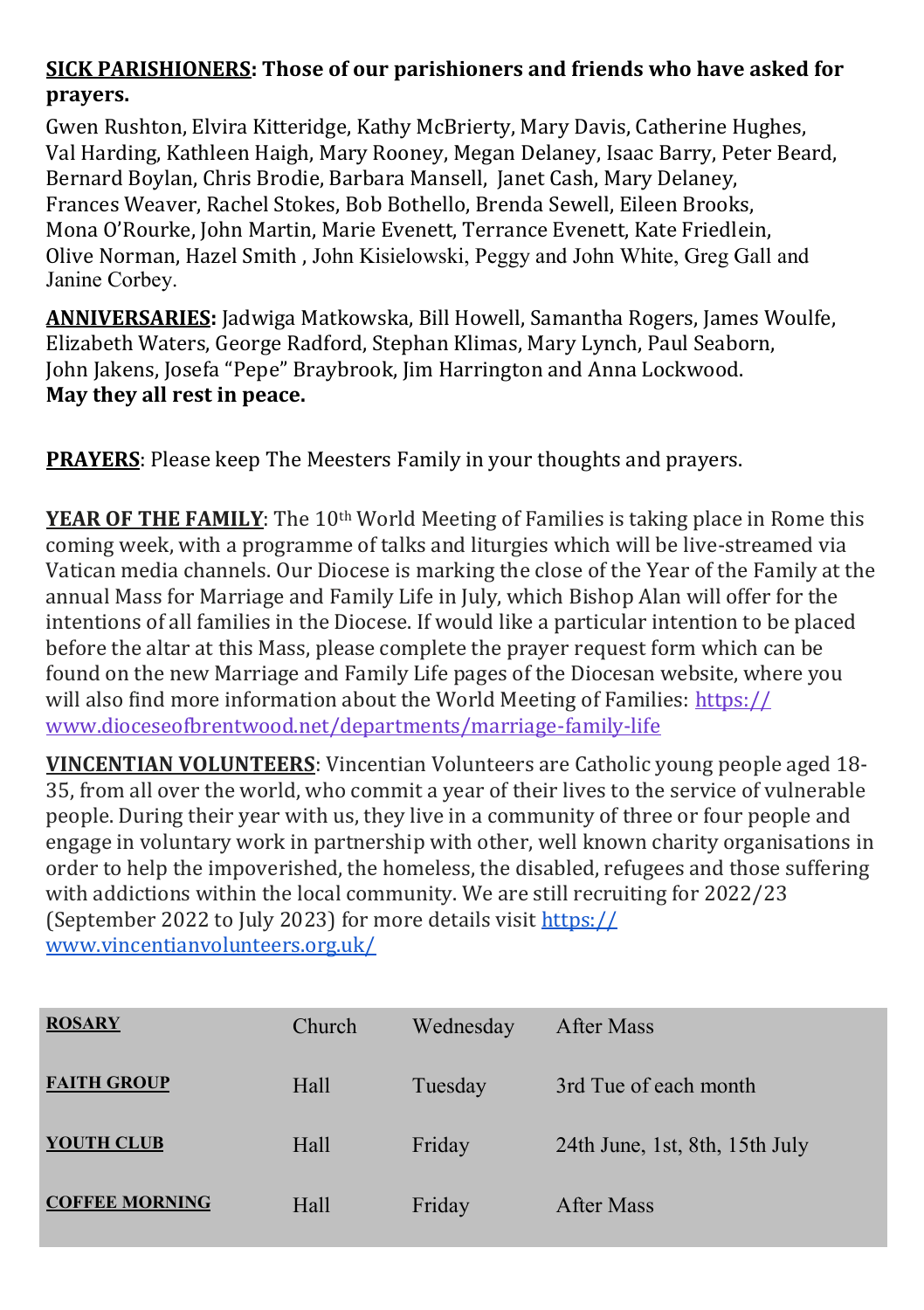## **VACANCY: Choral Director Vacancy – The Diocese of Brentwood Schools Singing Programme**

We are seeking to appoint a Choral Director, this is a new and exciting post which is part of the National School Singing Programme.

Further information about the role can be found on the website [https://](https://www.dioceseofbrentwood.net/wp-content/uploads/2022/06/NSSP-Choral-Director-Application-Pack-002.pdf) [www.dioceseofbrentwood.net/wp](https://www.dioceseofbrentwood.net/wp-content/uploads/2022/06/NSSP-Choral-Director-Application-Pack-002.pdf)-content/uploads/2022/06/NSSP-Choral-Director-[Application](https://www.dioceseofbrentwood.net/wp-content/uploads/2022/06/NSSP-Choral-Director-Application-Pack-002.pdf)-Pack-002.pdf

Closing date for applications is 12 noon on Monday 4 July 2022.

**VACANCY**: **"The Society of Friends of Westminster Cathedral** is seeking a part-time Co-ordinator to assume responsibility for the day-to-day running of the charity. If you have strong interpersonal and organisational skills, coupled with the ability to work on your own initiative to implement the plans and actions determined by the charity's governing Council and its subcommittees, this role may be of interest. You will be a good communicator, able to sustain engagement with our members through personal contact, written and digital channels. In addition to being able to plan and execute a range of fundraising events, you will have a keen eye for detail, enabling you to deliver the exacting level of administrative support needed for a successful membership organisation. Full details at [https://westminstercathedral.org.uk/the](https://westminstercathedral.org.uk/the-friends-seek-an-organising-secretary/)-friendsseek-an-organising-[secretary/"](https://westminstercathedral.org.uk/the-friends-seek-an-organising-secretary/)

**SECOND COLLECTION**: There will be a second collection for "Day of Life" this weekend.



**Just finished A-levels or Uni? Aged 18-22? Interested in working with young people? Join the Walsingham House Team 2022/23 for an amazing Gap Year opportunity starting September 2022.** Details on:

[www.bcys.net](http://www.bcys.net) or contact Joseph Beattie – phone 01277 373959 or email: [josephbeattie@dioceseofbrentwood.org](mailto:josephbeattie@dioceseofbrentwood.org)